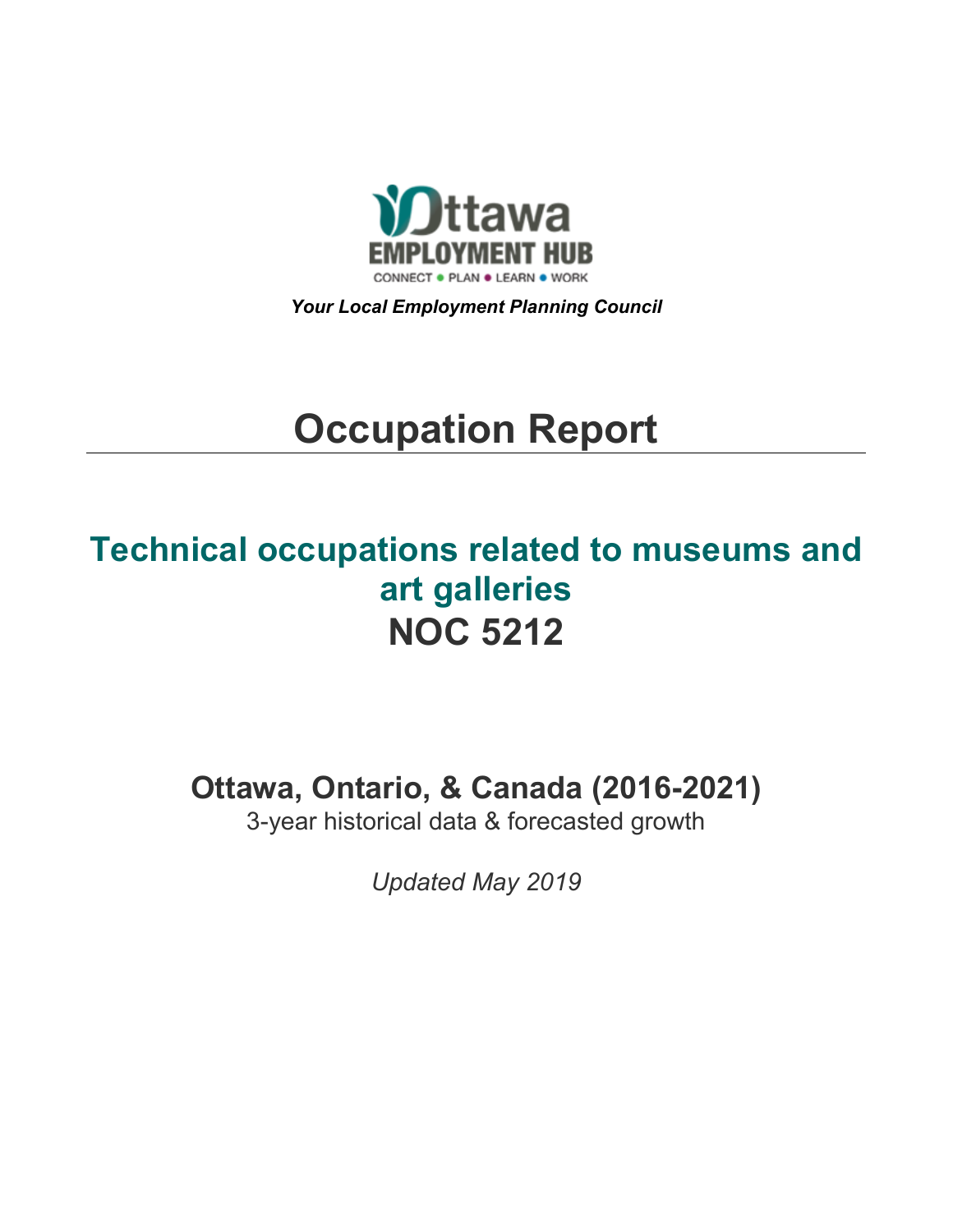

| <b>Technical occupations related to museums and art galleries</b> | <b>Ottawa Outlook</b> |
|-------------------------------------------------------------------|-----------------------|
|-------------------------------------------------------------------|-----------------------|

NOC **5212** Limited  $\uparrow$  Fair  $\uparrow$  Good  $\uparrow$   $\uparrow$  Good

*Based on past and forecasted growth.*

#### **A Local Snapshot**

- Employment in this occupation **increased in Ottawa from 2016 to 2018** (**3.5%**); it is forecast to **increase an additional 7.4%** over the next three years.
- **8.7%** were **unemployed in Ottawa in 2016; Less than 10** of those in this occupation were **selfemployed**.
- **Median hourly wage** for this occupation was **\$15.46**.
- **57.5%** of the 2018 jobs were in the **Heritage institutions** industry sector.
- Ottawa has a **slightly higher share of this occupation** than the nation.
- **Provincially**, this occupation showed an increase from 2016 to 2018 (**11.3%**); it is expected to increase an additional **11.5%** over the next three years.

#### **Overview**

| <b>Ottawa Jobs (2018)</b>          | 297 (<10 were self-employed) |                      |       |  |
|------------------------------------|------------------------------|----------------------|-------|--|
| 2016 Ottawa Unemployment Rate      | $8.7\%$                      | Ontario              | 17.9% |  |
| Location Quotient to Nation (2018) | 1.17                         |                      |       |  |
| Change in Jobs (2016 - 2018)       | 3.5%                         | $(2018 - 2021)$ 7.4% |       |  |

*NOTE: Location quotient (LQ) is a way of quantifying how concentrated a particular occupation is in a region compared to the nation or province. A quotient of 1.00 means Ottawa has the same share of the occupation as the nation/province. A quotient higher than 1.00 means Ottawa has a greater share, and lower than 1.00 means Ottawa's share is lower than the average.*

## **OTTAWA | Percentile Earnings** *(not including self-employed)*



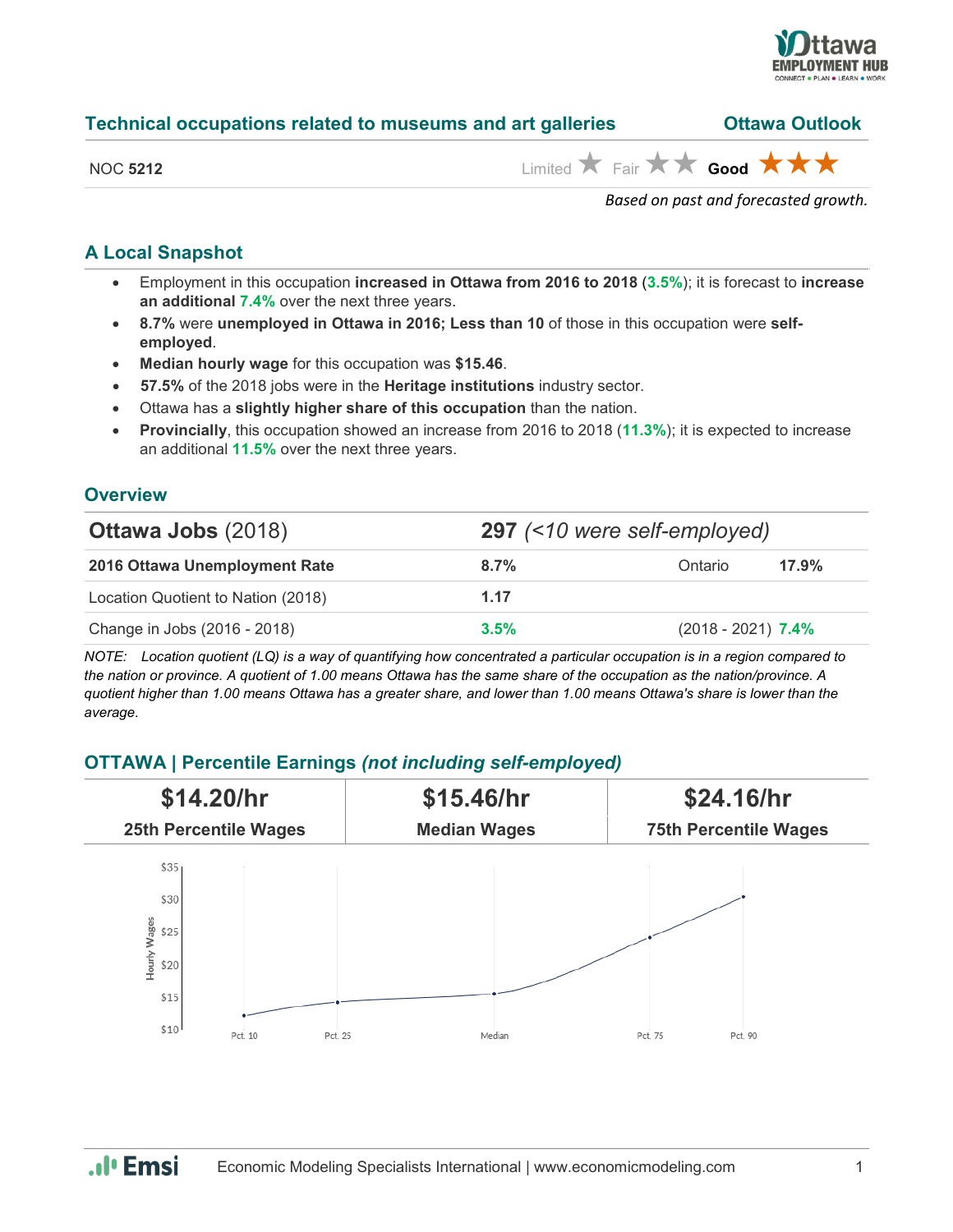

### **Ottawa | Growth**

| 287              | 319              | つつ                 | $11.1\%$             |
|------------------|------------------|--------------------|----------------------|
| <b>2016 Jobs</b> | <b>2021 Jobs</b> | Change (2016-2021) | % Change (2016-2021) |

# **Regional Trends**



|           | <b>Region</b> |               | <b>2016 Jobs</b> | <b>2021 Jobs</b> | Change | % Change |
|-----------|---------------|---------------|------------------|------------------|--------|----------|
| s,        | Ottawa        |               | 287              | 319              | 32     | 11.1%    |
|           | Ontario       |               | 2,444            | 3,031            | 587    | 24.0%    |
|           | Canada        |               | 7,525            | 8,641            | 1,116  | 14.8%    |
|           |               | <b>Ottawa</b> |                  | <b>Ontario</b>   |        | Canada   |
| 2016 Jobs |               | 287           |                  | 2,444            |        | 7,525    |
| 2017 Jobs |               | 291           |                  | 2,587            |        | 7,705    |
| 2018 Jobs |               | 297           |                  | 2,719            |        | 7,900    |
| 2019 Jobs |               | 306           |                  | 2,846            |        | 8,204    |
| 2020 Jobs |               | 313           |                  | 2,944            |        | 8,435    |
| 2021 Jobs |               | 319           |                  | 3,031            |        | 8,641    |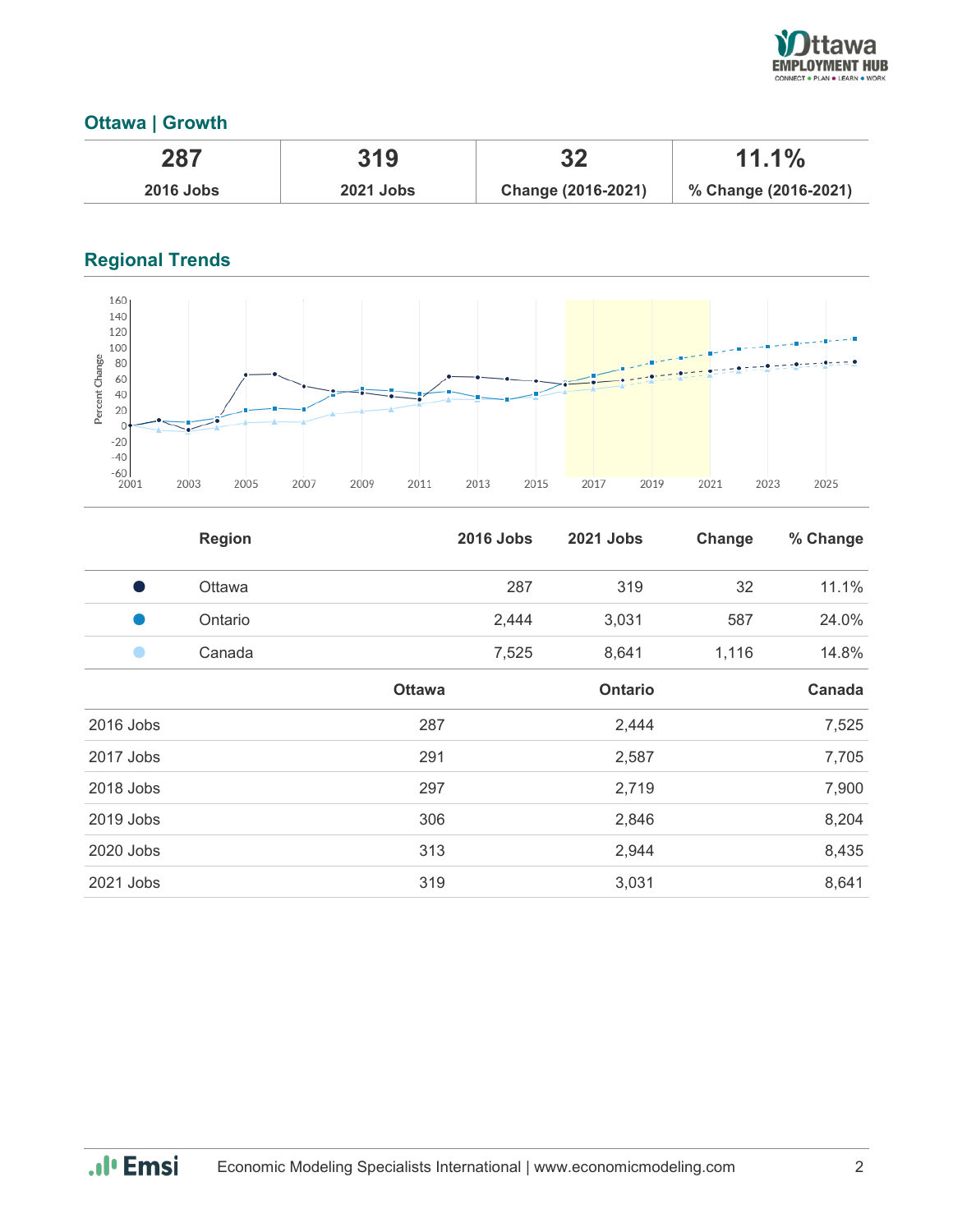

#### **Ottawa | Industries Employing this Occupation**

| <b>Industry</b>                                     | Occupation<br>Jobs in<br><b>Industry</b><br>(2018) | $%$ of<br><b>Occupation</b><br>in Industry<br>(2018) | % of Total<br>Jobs in<br><b>Industry</b><br>(2018) |
|-----------------------------------------------------|----------------------------------------------------|------------------------------------------------------|----------------------------------------------------|
| Heritage institutions                               | 171                                                | 57.5%                                                | 21.3%                                              |
| Other federal services (9112-9119)                  | 41                                                 | 13.8%                                                | $0.0\%$                                            |
| Local, municipal and regional public administration | 19                                                 | 6.5%                                                 | 0.1%                                               |
| Independent artists, writers and performers         | ~10                                                | 2.6%                                                 | 0.4%                                               |
| Universities                                        | 10                                                 | 2.5%                                                 | $0.1\%$                                            |

*NOTE: Inverse staffing patterns provides a table of percentages that shows how regional occupations are divided up among regional industries. For example, an inverse staffing pattern for registered nurses may show that 70% of RNs are employed by hospitals, 10% by local government (i.e., public schools), 10% by nursing homes, and 10% by offices of physicians.*

#### **Educational programs and completions in Ottawa** *(public institutions only***)**

| Programs (2016) |                          | 272                       |  |
|-----------------|--------------------------|---------------------------|--|
|                 |                          | <b>Completions (2016)</b> |  |
| <b>CIP Code</b> | Program                  | <b>Completions (2016)</b> |  |
| 54.01           | History                  | 242                       |  |
| 30.14           | Museology/museum studies | 30                        |  |

*NOTE: EMSI Analyst uses Statistics Canada's PSIS data to compile completions for postsecondary programs offered in Canada, classified by the 2016 CIP codes. 2016 data includes those who graduated in spring 2017.*

#### **Job Postings by Month**

.. I<sub>'</sub> Emsi



Total annual job postings: 41

*NOTE: Based on newly published job postings first found between January 01, 2018 and December 31, 2018 AND location is Ottawa Census Sub-division, Vicinity Jobs.*